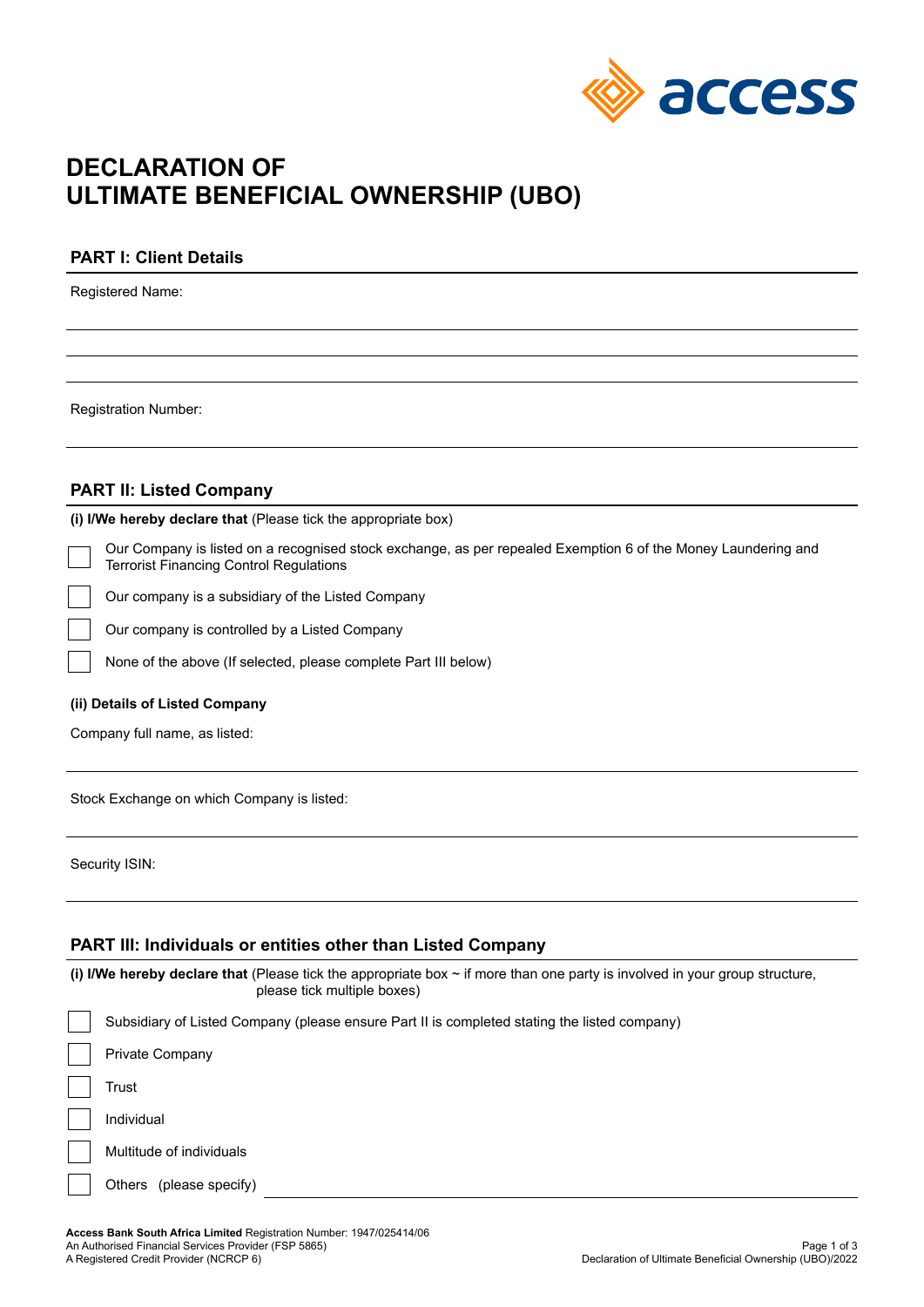## **PART IV: Information pertaining to individuals or entities other than Listed Company**

**Please complete in accordance with the information provided in Part III**

| <b>UBO Number</b><br>(Refer to<br>Instructions below) | Name of UBO | Registration/Trust/<br>Identification<br>Number of UBO | <b>Country of</b><br><b>Registration/Nationality</b> |
|-------------------------------------------------------|-------------|--------------------------------------------------------|------------------------------------------------------|
|                                                       |             |                                                        |                                                      |
|                                                       |             |                                                        |                                                      |
|                                                       |             |                                                        |                                                      |
|                                                       |             |                                                        |                                                      |
|                                                       |             |                                                        |                                                      |

• If more rows are needed to complete UBO information, client to submit multiple declarations.

# **PART V: Declaration**

I/We acknowledge and confirm that the information provided above is/are true and correct to the best of my/our knowledge and belief. In case any of the above specified information is found to be false/untrue/misleading/misrepresenting and/or the declaration is not provided, I acknowledge that Access Bank South Africa Limited reserves the right to reject the application or to apply enhanced due diligence procedure/measures relating to the information pertaining to the company and the UBO of the company, upon after such procedures, Access Bank South Africa Limited may opt to discontinue existing business relationship with the company. I/We also undertake to keep Access Bank South Africa Limited informed in writing about any modification/ changes to the above information in future and also to provide any other additional information as may be required by them.

## **Authorised Signatories:**

| Signature: | Full Name(s): |        |
|------------|---------------|--------|
| Capacity:  | Date:         | Place: |
| Signature: | Full Name(s): |        |
| Capacity:  | Date:         | Place: |
| Signature: | Full Name(s): |        |
| Capacity:  | Date:         | Place: |